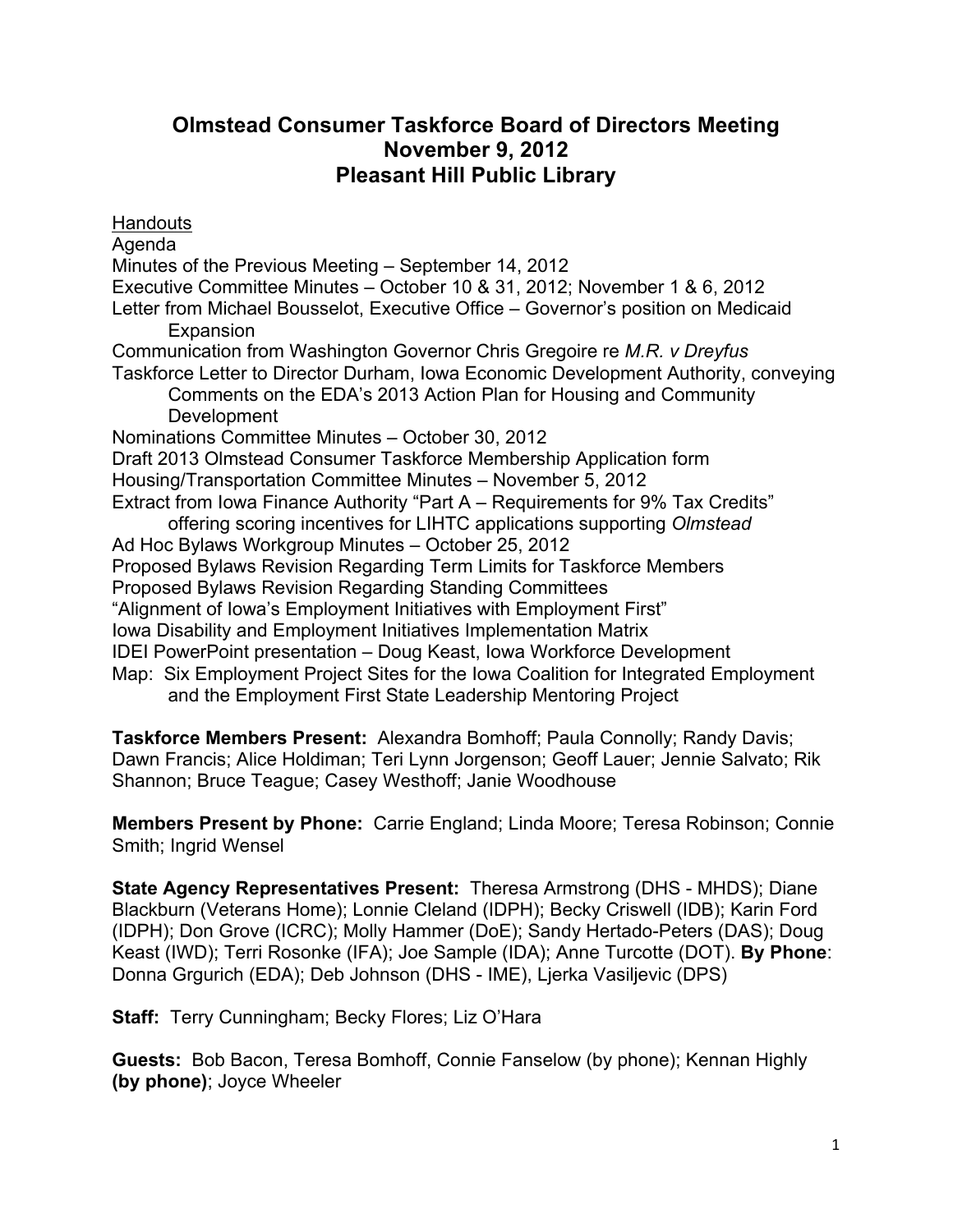## **I. Welcome and Introductions**

Taskforce Chair Geoff Lauer opened the meeting at 10:08. A quorum was declared. After those present introduced themselves, Geoff read the mission of the Taskforce from the bylaws.

## **II. Agenda**

Geoff noted that a new action item has been put under the Executive Committee's report, regarding comments on the Economic Development Authority's 2013 Action Plan for Community Development Block Grants. Dawn Francis moved to approve the revised agenda. Randy Davis supported the motion. Motion carried.

### **III. Approval of the Minutes of the Previous Meeting – September 14, 2012**

Ann Turcotte noted that she was not present as indicated in error in the minutes. Dawn moved to approve the minutes of the September meeting with the correction in the attendance list. Randy supported the motion. Motion carried.

### **IV. Executive Committee Report**

Dawn said that an action item needs to be added to today's agenda, to ratify the decision of the Executive Committee at the October 10<sup>th</sup> teleconference to seek organizational endorsements to the Taskforce's position statement on direct care workforce development and credentialing. Carrie England moved to ratify the decision to seek organizational endorsements to the position statement. Randy supported the motion. Motion carried.

A. Update on advocacy for Medicaid expansion – Taskforce members received a copy of the communication from Michael Bousselot of the Executive Office, responding to the letter from Geoff on behalf of the Taskforce urging the Governor's support for expansion of Medicaid as allowed under the Affordable Care Act (ACA). Mr. Bousselot reaffirmed the Governor's opposition. Geoff stated that now that the 2012 Election is over and it is clear that the ACA will remain in place, many advocates hope the Governor will reconsider. Geoff noted that Iowa also has not developed a Health Care Exchange as required by act, nor an Essential Benefits Package. In other states advocates and insurance companies have worked together to identify benefits. This could be very important for people with disabilities or mental illness, and consumer and family involvement will be needed. Teresa Bomhoff noted that the expanded Medicaid program also requires decisions about the benefits to be included—advocates need to be watching both developments. If Iowa does not develop an Exchange, the federal government will develop one for the state. Iowa has nine days to commit to develop one or cede that responsibility. Senator Hatch has informed constituents he believes the deadline will be missed, although there may be accommodations for states who decide later to develop their own Exchanges.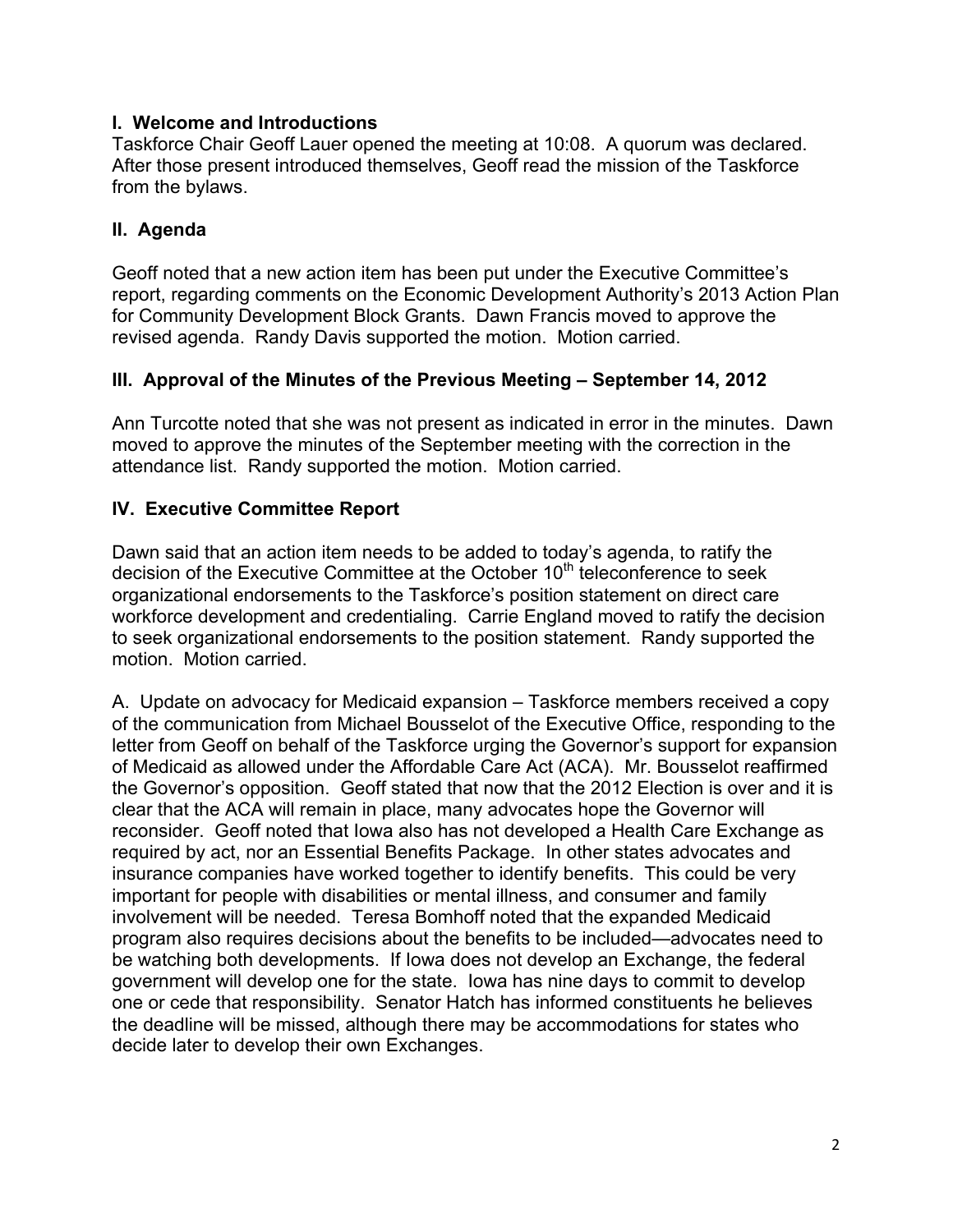B. Update on advocacy on *M.R. vs Dreyfus* (Washington state) – Washington Governor Christine Gregoire roused advocates nationally to action when she attempted to cut home and community based services to people with disabilities, a move which was blocked by the Courts. Hundreds if not thousands of communications from advocates, including one sent by Geoff on behalf of the Taskforce, asked her not to appeal the decision to the U.S. Supreme Court. Taskforce members received a copy of her announcement that she had decided not to appeal, although Dawn suggested that this issue may reappear in the future.

C. Update on direct support workforce development issues – Dawn reported that she is getting organizational endorsements of the Taskforce position statement on training and credentialing of direct support workers. Geoff and Dawn met with staff from the Department of Public Health and from the State Public Policy Group to discuss the issues the Taskforce has with the Direct Care Worker Advisory Council recommendations and the legislation the Council supported last year, and came out of the meeting with serious concerns. Geoff wants to study last year's bill before asking other organizations to sign on to the Taskforce position statement, and give the Council and SPPG an opportunity to respond to very specific questions, and even some clear demands. They stated their desire for the Taskforce's support, or at least its neutrality, but Geoff expressed some frustration over confusing statements about their position.

Geoff said the issue is important for people with disabilities for many reasons. For example, the credentialing process could pose barriers for people with ID who are otherwise capable of providing direct support. It is not clear how the College of Direct Support, which is favored by providers, will be incorporated into the training and credentialing system. The fact that individuals must be trained and credentialed before starting work is another hardship for providers and individuals.

Teresa commented that the redesign Workforce Workgroup apparently will not address direct support workers this year, but only issues related to the licensed professions. She spoke directly to IDPH Director Mariannette Miller-Meeks about the Taskforce's position statement, and provided her with a copy. Teresa recommended that this issue be included in a set of joint MHDS Commission/Mental Health Planning Council/Olmstead Taskforce legislative priorities. A statement of joint priorities should be developed soon. The Council meets on 11/28 and the Commission on 12/6. Dawn and Casey expressed willingness to work on this.

IDPH staff have sought consultation from the brain injury community in the development of a BI module. Liz O'Hara noted that Cherie Clark has been asked to consult with them on modules related to disability. Bob Bacon said this may indicate they have not looked seriously at the College of Direct Support, which has well developed modules on these topics. Two internal provider surveys about credentialing suggest that it would have a major impact on their recruitment and retention.

D. Taskforce Comments to Iowa Economic Development Authority on the EDA's 2013 Action Plan for Housing and Community Development – Liz stated that the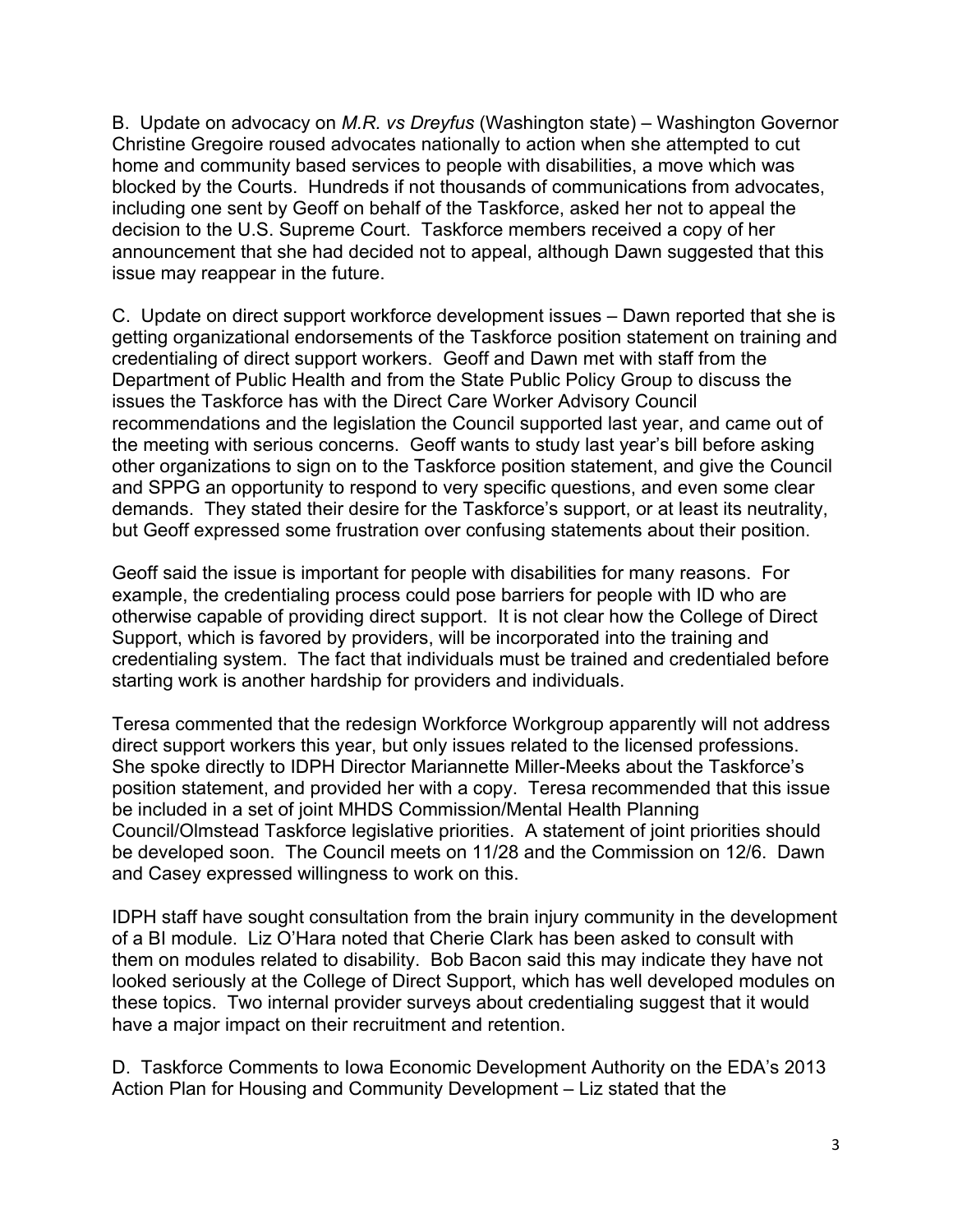Housing/Transportation Committee learned that the EDA's Annual Plan, which is updated within a five year planning cycle for its federal allocation of community development block grant funds for non-metro areas in the state, calls for continued assignment of priority to support of sheltered workshops. The deadline for public comment was November  $7<sup>th</sup>$ . The Executive Committee met on the  $6<sup>th</sup>$  to determine if the Taskforce should take a position. The decision was made to communicate with the EDA Director about the numerous on-going initiatives by other state departments to shift employment services away from sheltered workshops and towards integrated employment opportunities, consistent with *Olmstead* principles. A letter was sent to the EDA by the deadline. The Committee also decided that the Taskforce should communicate with HUD about the need to assure that CDBG, which is an important funding sources for local services, should be used in a manner consistent with *Olmstead.* Geoff asked the Taskforce for ratification of the comments. Donna Grgurich of the EDA stated that she thought the letter would be helpful. She had just been reappointed to the Taskforce recently and had not had an opportunity to familiarize herself with the issue. Alice Holdiman moved to ratify the comments submitted by the Taskforce regarding the EDA 2013 Action Plan, as sent. Randy supported the motion. Motion carried.

E. Olmstead Taskforce Website Update – Liz said that some obstacles had been encountered in the redesign of the website because of limitations of the software proposed for use. She said that the website redesign advisory workgroup will have to be reconvened.

F. Communication from Four Oaks regarding proposed funding for PMIC construction – Geoff asked for an opportunity to report on this additional item. He reminded the Taskforce that the Governor had responded to its request last spring to line item veto a transfer of \$1million, that had been appropriated to the Iowa Finance Authority's new Revolving Loan Fund, to a grant program to finance construction or rehabilitation of Psychiatric Medical Institutes for Children (PMICs). The Revolving Loan Fund (RLF) had been established to support the development of housing specifically for hard to serve populations, including individuals currently being served out of state. The Four Oaks lobbyist contacted Geoff to ask him to visit their PMIC in Mason City, in order to learn about their program. Four Oaks would like the Taskforce's support for their efforts to secure a new appropriation this year, from sources other than the RLF. Geoff declined the invitation due to lack of time, but said if the appropriation was not to come out of funding that supports home and community based services he did not see any objection. Dawn thought that if Four Oaks is seeking to bring hard-to-serve children home from out of state, they should be supported, conditionally.

# **V. Legislative Study Committee Report**

Dawn said that the Committee would need to meet, because the strategic planning session had produced many issues for the Taskforce to purse. She listed the following:

1. Medicaid expansion - High Priority. Dawn moved that the Taskforce take action to follow up on its letter to Governor, to continue to advocate for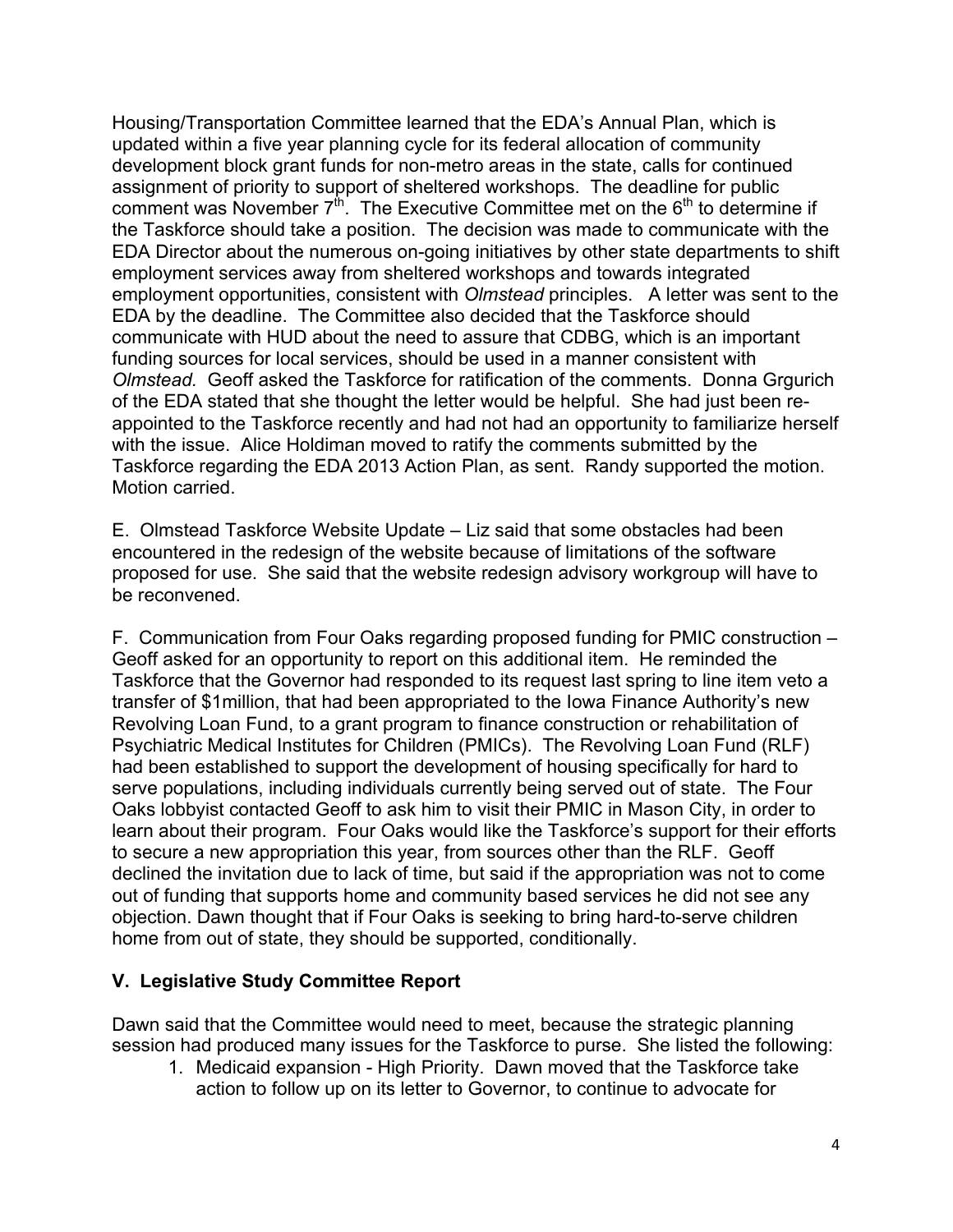expansion of Medicaid. Randy supported the motion. Bob Bacon commented that advocates need to be concerned about whether expansion will be on the table for possible cuts, including a reduction from the 100% federal support for expanded Medicaid, as the country approaches the fiscal cliff. It is important to the credibility of the Taskforce that they share their understanding of this issue. Motion carried.

- 2. Direct support workforce development. Randy commented that this issue could easily be a Trojan horse—a policy initiative that looks good on the surface but has unintended consequences. Geoff asked if there were other Taskforce members that would like to take part in discussions of this issue. Randy and Terry Cunningham volunteered. Dawn said Paula Connolly was likely to be interested as well.
- 3. Monitoring redesign. Dawn said the Taskforce will need to take up as an action item a letter urging full funding of the Transition Fund. Teresa stated that this is critical to the support of counties that are on the verge of massive cuts in services. Dawn moved that the Executive Committee be charged with drafting a letter to the Legislature urging full funding of the Transition Fund. Alice Holdiman supported the motion. Becky Flores commented that the deadline for Transition Fund applications by counties has passed, and she believes 29 counties applied. Teresa said this bill needs to be the first to come out of the Legislature in January. Motion carried. Dawn said she will be reviewing materials on other redesign issues and will pull together a position statement. Teresa said there are four elements of system funding that need attention: the Transition Fund; the property tax equalization fund (with the question of whether the \$47.28 per person levy should be a floor or a ceiling; Medicaid expansion; and addressing the current gap in Medicaid funding.
- 4. EDA Community Development Block Grant funding for sheltered workshops. Dawn said that while we do not know at this point if the EDA will alter its list of priorities for CDBG funding this year, we need to revisit the issue when next year's Action Plan is put out for comment. A letter should also be sent to HUD informing them that this is another program where their policies may not be synchronous with those of CMS.
- 5. HCBS Waiver Rent Subsidy Program funding. For FY 2012, funding was cut from \$700,000 to \$658,000. It is a popular program, and IFA was forced to stop taking applications in February. Rental assistance is critically important to MFP participants. A letter needs to be sent to the Legislature.
- 6. Advocacy to raise LPHA awareness of/responsiveness to Olmstead principles in their dealings with people with disabilities. This will be referred to the Housing/Transportation Committee to work on.
- 7. Gas pump accessibility. Dawn said she is working on this issue with Terry Cunningham, Mitch Swanson, Gary McDermott and Jade Henry. A strategy will be developed at a meeting in the next couple of weeks. Terry reported that while all HyVee gas stations came into ADA compliance two years ago, other gas stations have not. He is unable to insert his credit card or use the pump, and if the Help button is too high for him to reach, he can't call for help.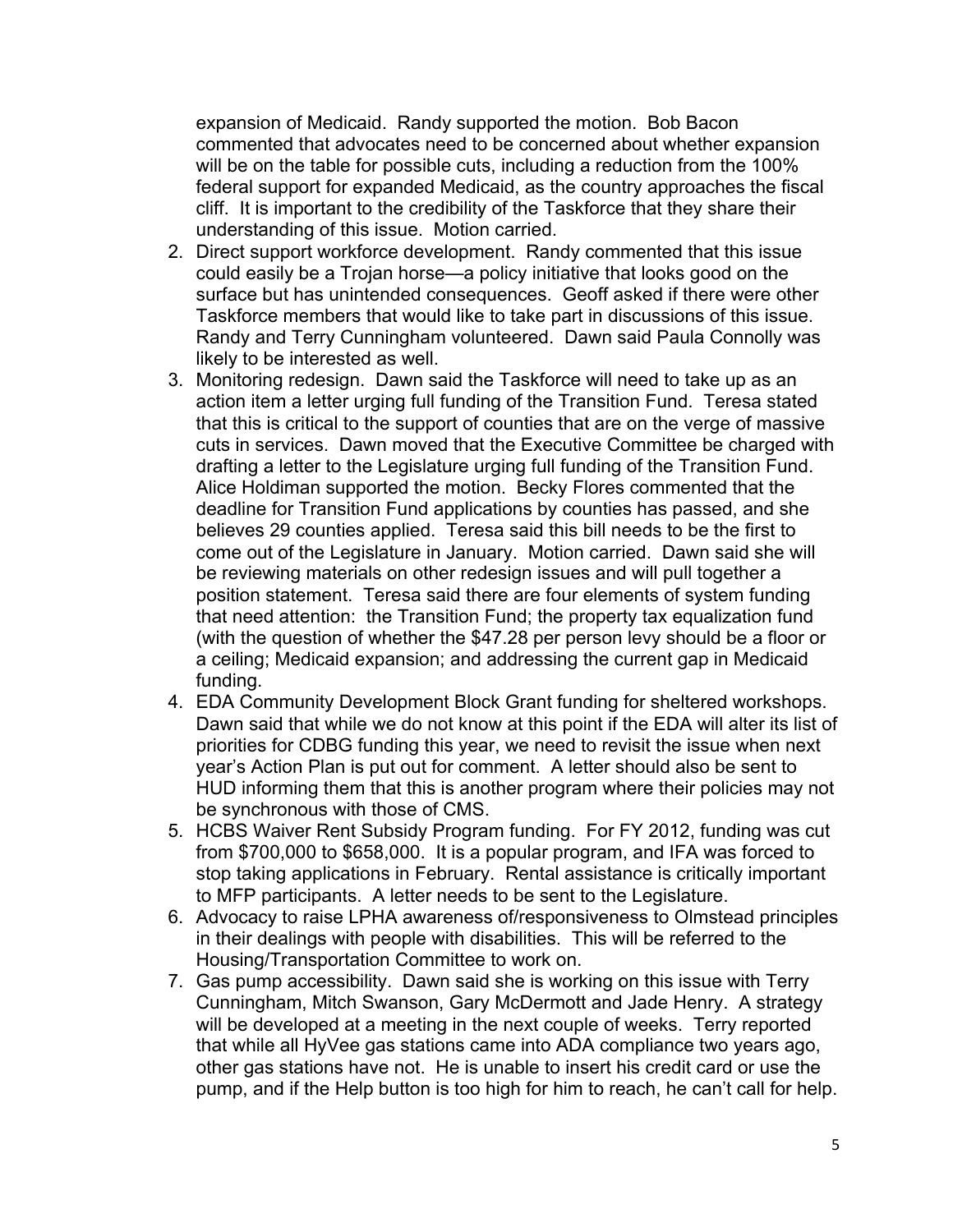The National Association of Convenience Stores hired a company to train its members on requirements for accessibility, but chains like Casey have not compliad. The team wants to survey each station, take photos, and file complaints as appropriate. It is not necessary to have a disability to do this. Complaints can be filed with the US Department of Justice. Terry has the forms to do so. Geoff said they should be put on the Taskforce website.

- 8. Health Insurance Exchange. This was discussed earlier in the meeting.
- 9. Iowa Finance Authority Revolving Loan Fund. Dawn stated that the Taskforce should keep a watchful eye on the funds appropriated to the RLF.
- 10.Open access to medications under Medicaid. Teresa Bomhoff stated that the Pharmaceutical and Therapeutic (P and T) Committee charged with review of the Medicaid Preferred Drug List (PDL) is about to implement new requirements making it more difficult for people with mental illness to get certain psychotropic drugs, even if these work the best for them. Under a new "fail first" policy, two generic drugs have to be found ineffective before a brand name can be prescribed. A brand name on the PDL must be tried first, before one that is not on the PDL. This is a major issue for NAMI and the Epilepsy Foundation. Teresa stated that she believes the Committee fails to see the connection between these kinds of barriers and the adverse reactions people have through drug treatment. In addition, not enough concern is raised over the roughly 35 minutes per drug that it takes a prescriber to fill out a request for prior authorization of a drug not on the PDL.

Current members of the Legislative Study Committee are Dawn, Casey, Rik and Randy. Alexandra would also like to serve. Dawn said she will collaborate with Teresa Bomhoff.

#### **VI. Nominations Committee Report**

Carrie presented the draft 2013 Olmstead Taskforce Membership Application form. It is very similar to last year's, but asks for a little more detail to help with efforts to get a diverse age range and to meet bylaws membership requirements. Alice recommended that applicants be given more ways to apply than just electronically. Dawn said that screen readers don't read pdfs, so the application should be available in Word, and not in Times New Roman font, which is difficult for some people to read. The deadline for applications will be January 11<sup>th</sup>. The Nominations Committee is looking for new members. Dawn expressed the thanks of the Taskforce to Carrie and the Committee.

#### **VII. Housing/Transportation Committee Report**

Teresa Robinson and Bruce Teague are the only voting Taskforce members who serve on the Committee, and they each reported that they have a steep learning curve. Liz stated that the Committee had reviewed the new provisions in the IFA Qualified Allocation Plan that create incentives for developers to submit applications that support Olmstead compliance in various ways. Teresa said that the Linn County Transportation Advisory Group has established a website called 365Ride.org, to provide a coordinated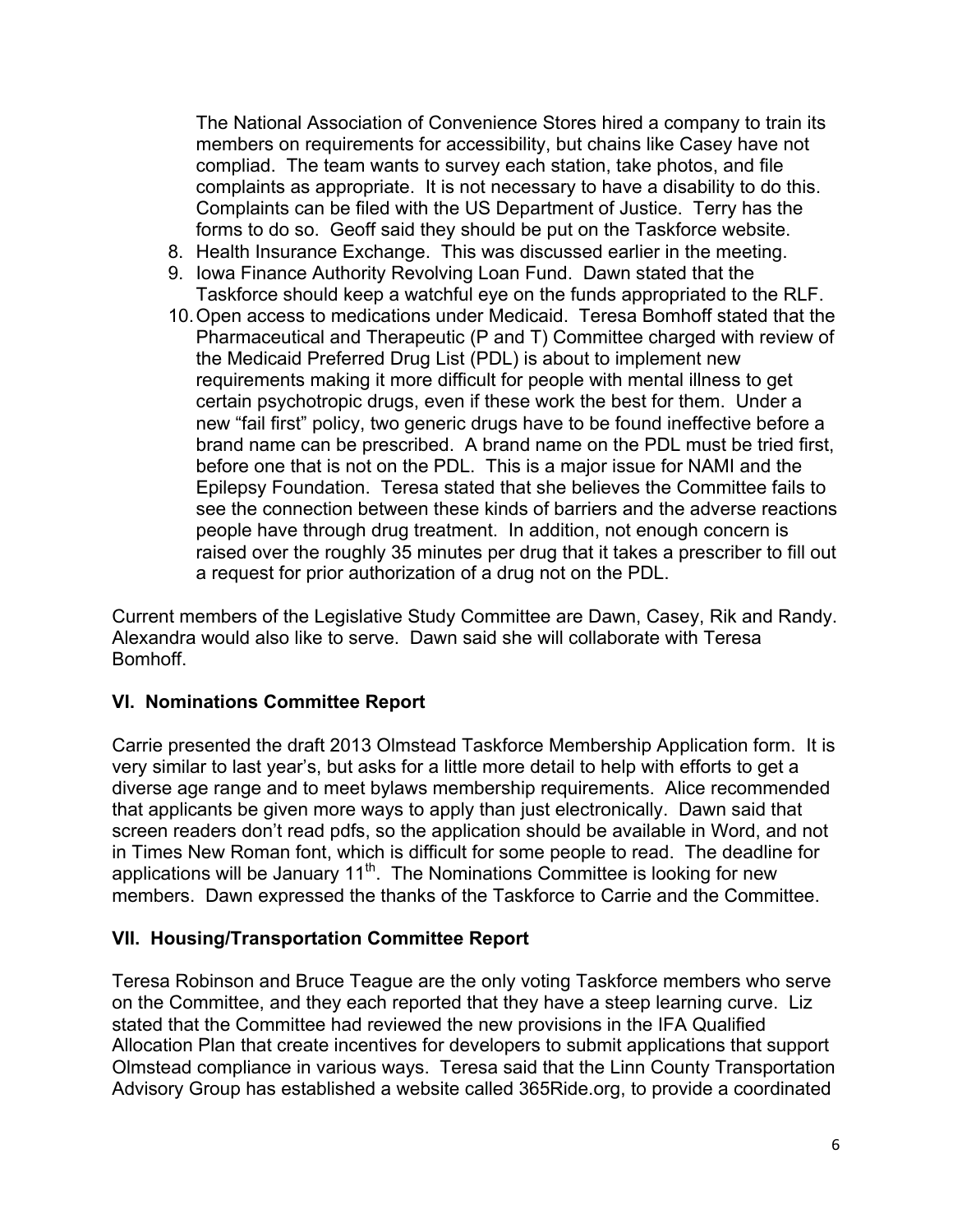response to people in the community with transportation needs. The Committee needs more members. Donna Grgurich and Terry Cunningham would like to serve on it. Dawn said that the Committee should look at the grant that the Department of Transportation has received to improve transportation for veterans. She asked Ann Turcotte to provide information on the grant.

### **VIII. Report of the Ad Hoc Workgroup on Bylaws Revision**

- A. Action Item: Proposed Revision Regarding Term Limits for Taskforce Members – Third Reading. Alice Holdiman, temporary Chair of the Workgroup, brought two action items forward. She conducted the third reading of the proposed bylaws amendment limiting terms of Olmstead Taskforce members, and noted that the bylaws could now be adopted if the Taskforce chose. Alexandra asked when applications can be filled out, and Geoff responded that this can be done any time, and that they will be held for consideration. Alice moved that the amendment on Board term limits be adopted. Alexandra supported the motion. Motion carried.
- B. Recommendations regarding Strategic Planning Committee. Alice reported that the Executive Committee had asked the Workgroup to look at the bylaw provisions on standing committees. The Taskforce has had five for some time, and some are no longer functional. The question is whether the Taskforce should have more flexibility to set up and disband committees from year to year. The Executive Committee suggested that only the Executive and Nominations Committee should be standing committees. The Workgroup considered the matter and concluded that there should be a Strategic Planning standing committee as well, which would be in charge of monitoring the adherence of the Taskforce to its mission over the long term and make recommendations to strengthen the Taskforce's ability to carry out that mission. Alice noted that while the Strategic Planning Committee has been inactive recently, it did provide substantial input into the DHS State Plan for Mental Health and Disability Services.
- C. Action Item: Proposed Revision Regarding Standing Committees First Reading. Alice then conducted the first reading of the proposed bylaws amendment limiting standing committees to the Executive, Nominations, and Strategic Planning Committees, providing for the annual establishment of other committees as needed to accomplish the work of the Taskforce, and for the establishment of ad hoc workgroups to deal with short term needs such as bylaw revision or events planning. Geoff commented that when a "standing committee" is not holding meetings, the Taskforce is in violation of its bylaws.
- D. Recommendations on establishment of permanent seats for selected organizations. The Workgroup had also been asked to look into the advantages and disadvantages of setting aside permanent seats for representatives of specific organizations whose missions are closely tied to that of the Taskforce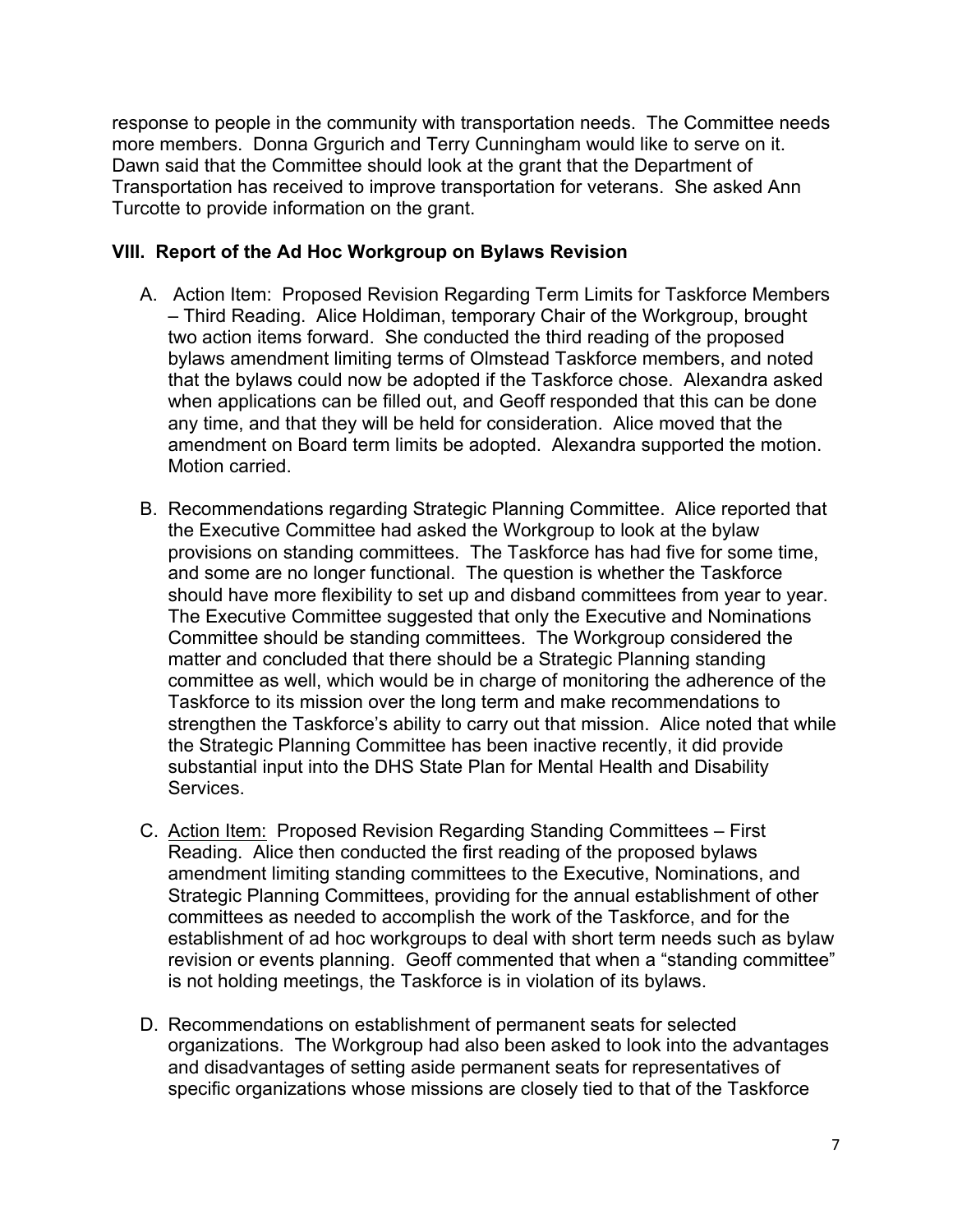and whose participation can strengthen it. The advantage of setting aside seats for this purpose is that it assures that high profile organizations that have small staff will not be forced off the Taskforce due to term limits. The Workgroup saw several disadvantages, however. One is the difficulty in setting the criteria to determine which organizations should be permanently represented, since there are many possibilities. The Taskforce has 21 seats for voting members, and to enlarge it further could create more problems in getting a quorum. The other option would be to use existing seats for this purpose. However, the Workgroup felt that a premium should be placed on getting the right individuals on the Taskforce, who have commitment to Olmstead principles and the work of the Taskforce. Organizations that currently happen to have staff who are excellent Taskforce members may evolve over time to become less committed, yet the Taskforce would have to have a seat for them. Because Taskforce meetings are open, and because members whose second consecutive terms expire need only wait a year to apply again, the Workgroup recommended against setting seats aside for specific organizations.

### **IX. MHDS/Redesign Update**

Theresa Armstrong, Bureau Chief, provided an update on redesign planning and implementation. It appears that Iowa will have between twelve and fourteen regions, consisting of anywhere from one to eighteen counties. Two counties are considering applying for waivers from the regionalization requirement. Thirty-one counties have now applied for the Transition Fund (deadline of 11/1) to get funding assistance to maintain services for the current fiscal year. Under rules for the Fund, they must demonstrate sustainability of these services in future years. DHS must submit a report to the Legislature with a recommended funding level by 12/1.

Most workgroups are completing their work, with reports due to the Legislature between 12/1 and 12/14. One exception is the Workforce Workgroup being managed by the Iowa Department of Public Health, which will submit an interim report this December and a final report next December. All workgroups post materials on the DHS Redesign website.

SF 2315 charged the Department of Human Rights to establish a workgroup to evaluate the need for mental health courts. The workgroup met several times, looked at national research on such courts and other jail diversion programs as well as internal reports on Iowa's existing mental health courts.

Director Palmer will be setting up a workgroup to look at issues related to Residential Care Facilities (RCFs) from the standpoint of how to achieve community integration that complies with *Olmstead*. RCFs may need technical assistance in transitioning their business. There will also be a continuum of care workgroup to help define core services.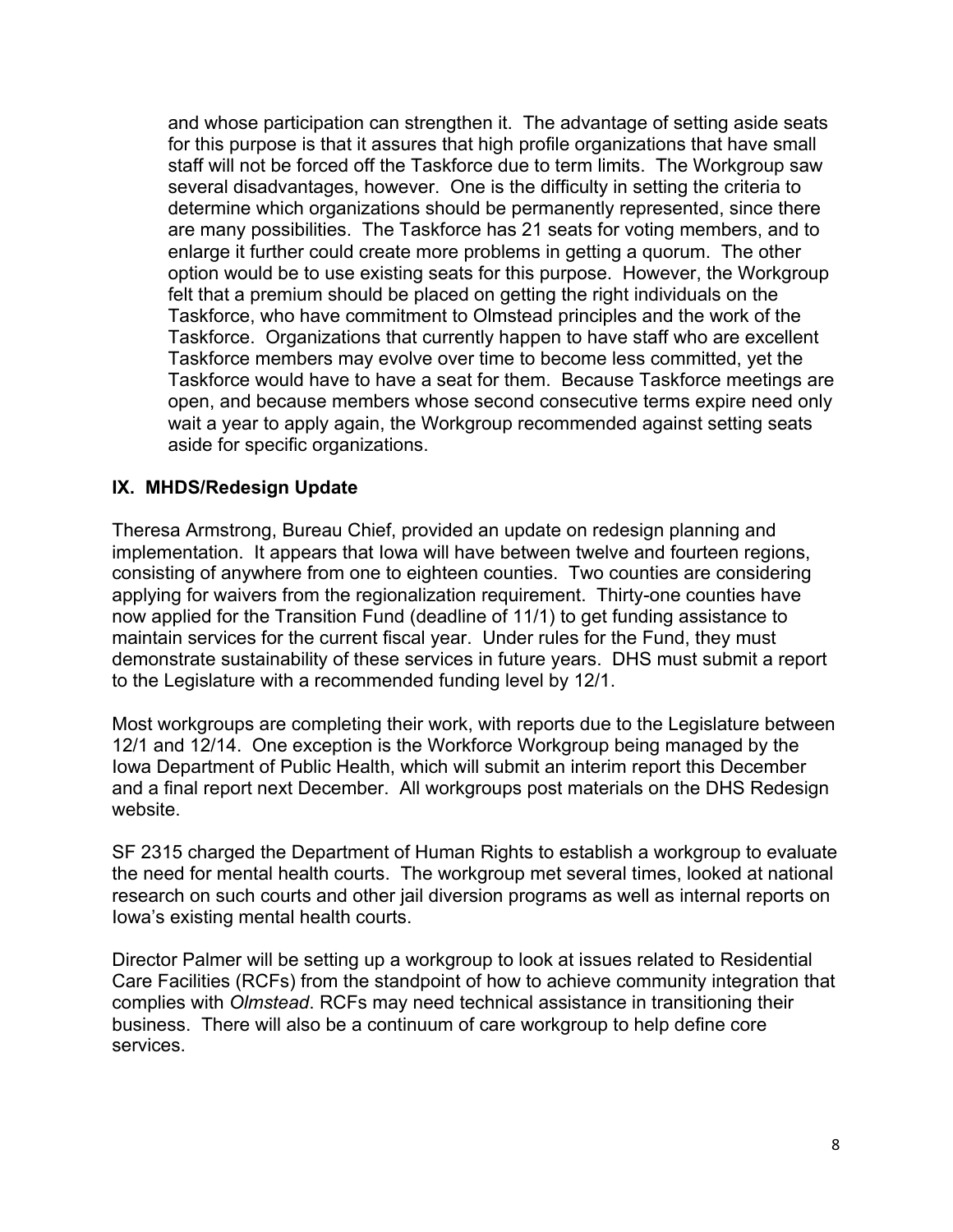Now that the 2012 Election is over, the Interim Legislative Committee will meet, probably between Thanksgiving and Christmas, to prepare a list of what has to be addressed legislatively in the next Session, such as property tax equalization and the Transition Fund.

There are a number of rules being drafted to cover formation of regions, subacute and crisis service (which will probably be enforced by the Department of Inspections and Appeals). DHS is working with its redesign facilitators to look at similar rules in other states.

Teresa Bomhoff commented that some workgroups seem very reluctant to open up to issues beyond their specific charge even if they really have to be dealt with. For example, the Judicial Workgroup can develop sound recommendations to improve the committal process unless it deals with the shortage of acute care beds. The Workforce Workgroup is only dealing with the licensed professions, even though there are major issues in the direct support and peer support workforce.

Geoff asked if SF 2315 requires counties to pool their funds in a regional system. Theresa said it does not. Teresa Bomhoff said that the Transition Committee will recommend that the Legislature require pooling.

Theresa Armstrong commented that some counties were going to face fiscal problems with or without redesign, and even with the state taking over the non-federal share of Medicaid. Providers are also anxious, in some cases wondering if the services they offer are in compliance with *Olmstead* principles, and in some cases wondering whether property tax equalization will result in enough funding for their services.

# **X. Olmstead Plan Implementation Update**

Theresa stated that while the DHS State Olmstead Plan doesn't specifically include "redesign," the redesign that has been underway helps to achieve many Olmstead Plan objectives. Examples include:

- Goal 1: Welcoming Communities A priority under this goal was to involve people with disabilities and mental illness in policy making. Redesign workgroups included representation of people with disabilities/MI. The DHS Director and MHDS Administrator meet regularly with disability and mental health advocates for an open discussion of concerns.
- Goal 2: Increased Access to Information and Supports Single entry points are being built into the redesigned system, with standardized information about service options, standardized eligibility processes, and options counselors/system navigators to help people access services.
- Goal 3: A Full Array of Community Based Services and Supports Money Follows the Person has been extended to FY 2016, which means that funds will be available for several years after that date. The Iowa Finance Authority is working with IME to identify community housing options for MFP participants. Competitive employment options are a priority area under this goal, and there are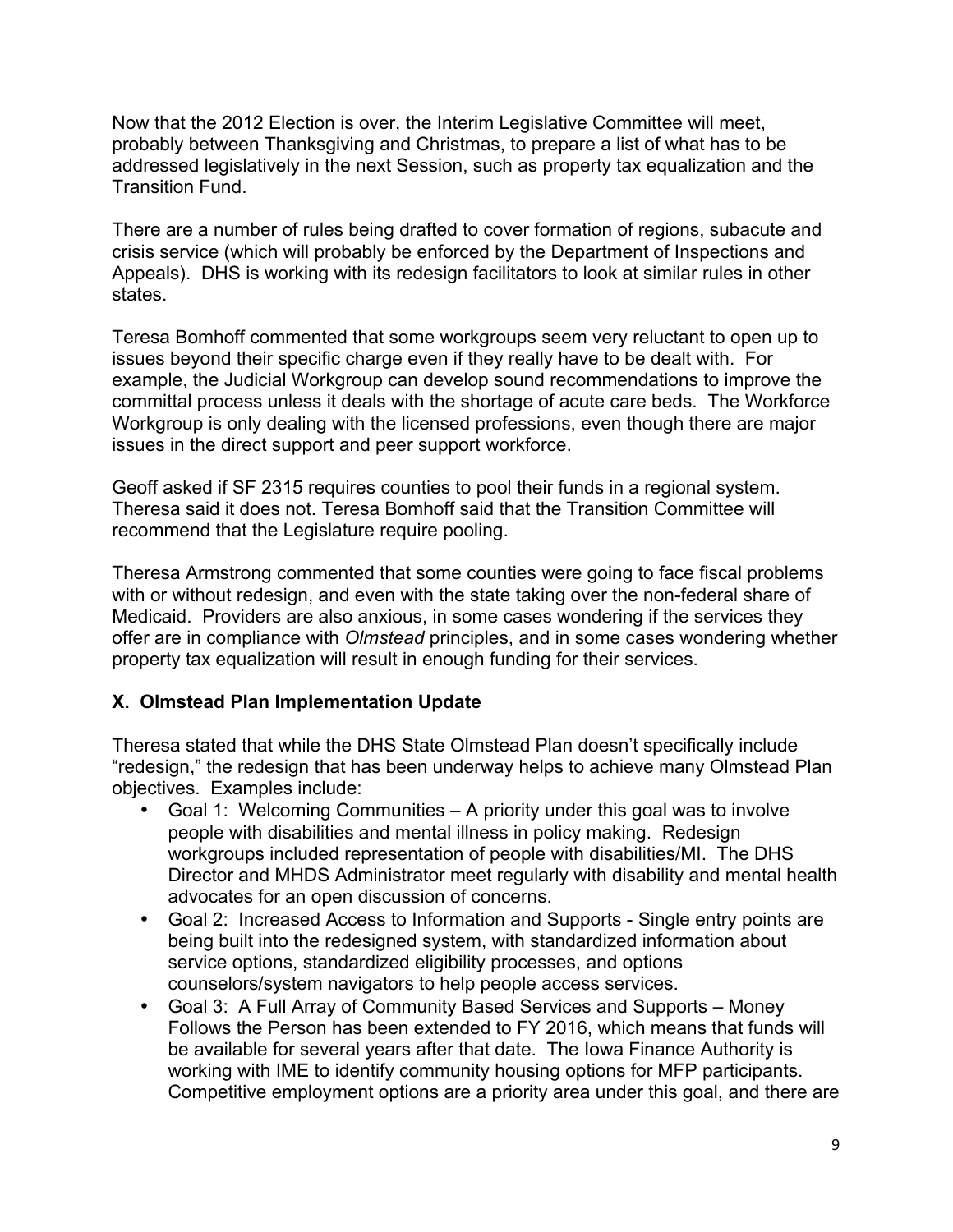numerous state agency initiatives underway to transition from facility-based employment services to services leading to integrated employment. Another set of initiatives promote integration and coordination of primary care, mental health and substance abuse services and community supports. Work is under way on IME's health home initiative, which will focus on Medicaid members with mental illness and/or chronic conditions as well as children with SED. A health home is being established in Blackhawk County, and IME is working on such questions as the role of targeted case managers in supporting individuals served by the health home, as Medicaid cannot reimburse for the coordination functions of both. Magellan is working with IME on a State Plan Amendment to develop health homes for people with severe and persistent mental illness. Approval of the health home initiative to support a system of care for children with SED is expected in mid 2013.

- Goal 4: High Quality Services and Supports SF 2315 mandates that community providers develop co-occurring capabilities. Regions are to develop services that are evidence based, such as trauma informed care, as resources become available. The College of Direct Support, offered to community providers to build the capacity of the direct support workforce, will now be administered by the Iowa Association of Community Providers.
- Goal 5: Performance and Accountability The Redesign Outcomes Work Group is identifying the outcomes to be measured in the redesigned service system. A priority under this goal is also to develop a plan for long term system financing, and SF 2315 took important steps in this direction. Counties are no longer responsible for the non-federal share of Medicaid, and local property tax revenues can be devoted to non-Medicaid services. Some funding issues remain to be addressed but property tax equalization is intended to move Iowa counties towards greater equity.

Geoff commented that the Outcomes Workgroup was successful in creating *Olmstead*based domains, but could not complete work on the measures. In order to make sure that the Olmstead Plan is infused into redesign, people with disabilities and their family members should be at the table when measures are developed, and these should be focused specifically on Iowa issues, even if they have been found valid and reliable elsewhere. Geoff said that there also needs to be decisions about who does what, by when, and how. He recognized that the MHDS Division is very busy, but the Olmstead Plan still should be a focus, rather than something that happens to be implemented through other state actions. Theresa responded that the work of DHS is based on the expectations of Olmstead.

#### **XI. Update on Iowa Initiatives to Promote Integrated Employment**

Bob Bacon distributed a handout entitled "Alignment of Iowa's Employment Initiatives with Employment First," a crosswalk of seven different agency programs or initiatives and their relationship to four Employment First goals: alignment of policies and funding and partnerships to remove barriers; individual and family advocacy and participation in service system design; peer action by businesses to promote hiring of people with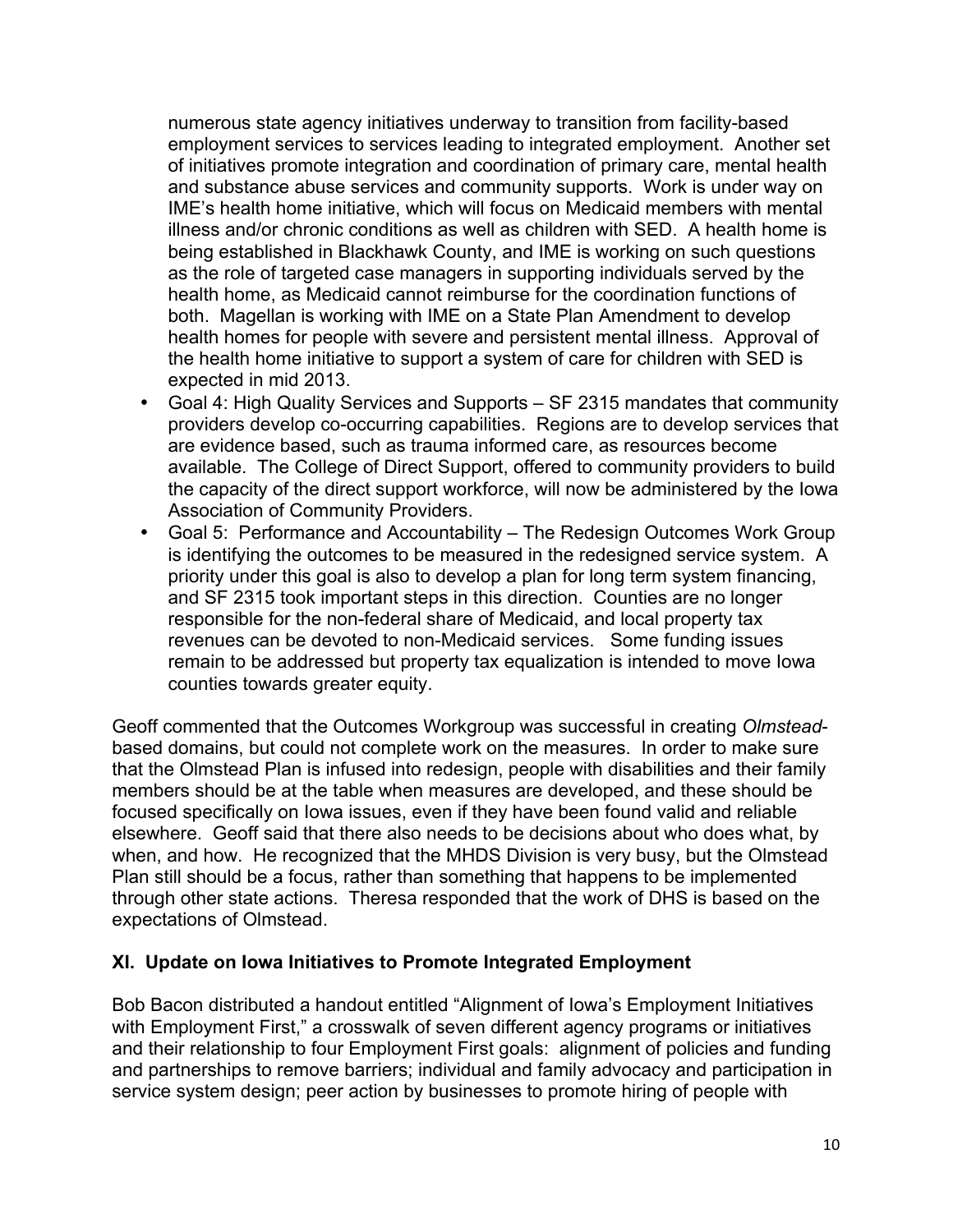disabilities, and best practices driving transition outcomes for living, working and learning. The crosswalk also shows the linkage between the four goals and the DHS State Olmstead Plan. Bob stated that it is important to incentivize the results desired, from employers and providers.

Doug Keast presented a power point on the Iowa State Workforce Development Board's Disability Employment Initiative. The purpose of the initiative is to make sure the employment service system serves people with disabilities equally well as it serves the general population, i.e., ensuring that the one step centers not just refer people with disabilities to agencies serving that population, but building their capability to be responsive. The initiative builds on a foundation of Iowa's collaborative efforts and several important grants. SSA Benefits Planning has made a difference, and IME is looking at the possibility of paying for it. Ticket to Work might also support it in the future. A number of strategies will strengthen the Regional Workforce Investment Boards, e.g., through inclusion of a "disability subject matter expert," enhanced partnerships, etc.

Doug identified key players as the state agency partners, the Workforce Investment Boards, local leadership teams, the disability expert, and people with disabilities. There will be five pilot regions (Waterloo, Burlington, Spencer, Des Moines and Sioux City) that develop local teams and build partnerships, with state and national technical assistance. Focus groups with job seekers will be held. The project will include innovative practices and flexible funding.

# **XII State Agency Reports**

Department on Aging – Joe Sample reported that the new service areas for the area agencies on aging will be announced on November  $15<sup>th</sup>$ . He noted that the minutes of the September Taskforce meeting showed that an IDA staff person had reported the department had not been successful in securing a large grant to support development of Aging and Disability Resource Centers across Iowa, and that there had been a question about the consequences for redesign. Joe said that nothing has changed with respect to the role of ADRCs in the redesigned mental health and disability services system. Reimbursement models for options counseling will be explored over the next year. He also reported that the department was beginning implementation of its three-year Lifespan Respite grant, and that the first meeting had been held.

Iowa Finance Authority – Terri Rosonke provided more information on the HCBS Waiver Rent Subsidy Program. New applications are no longer being taken, already this fiscal year. A little over 300 people are currently being served at an average cost of \$150 per month, or a total of \$45,600 per month. The appropriations were cut last year from \$700,000 to \$658,000, or by an amount less than one month's expenditures. Consequently, if the cuts are restored, new applications still could not be taken. No waiting list is being maintained, so the unmet demand cannot be tracked. Dawn Francis moved that the Iowa Finance Authority be asked in writing to establish and maintain waiting lists for the HCBS Waiver Rent Subsidy Program. Randy Davis supported the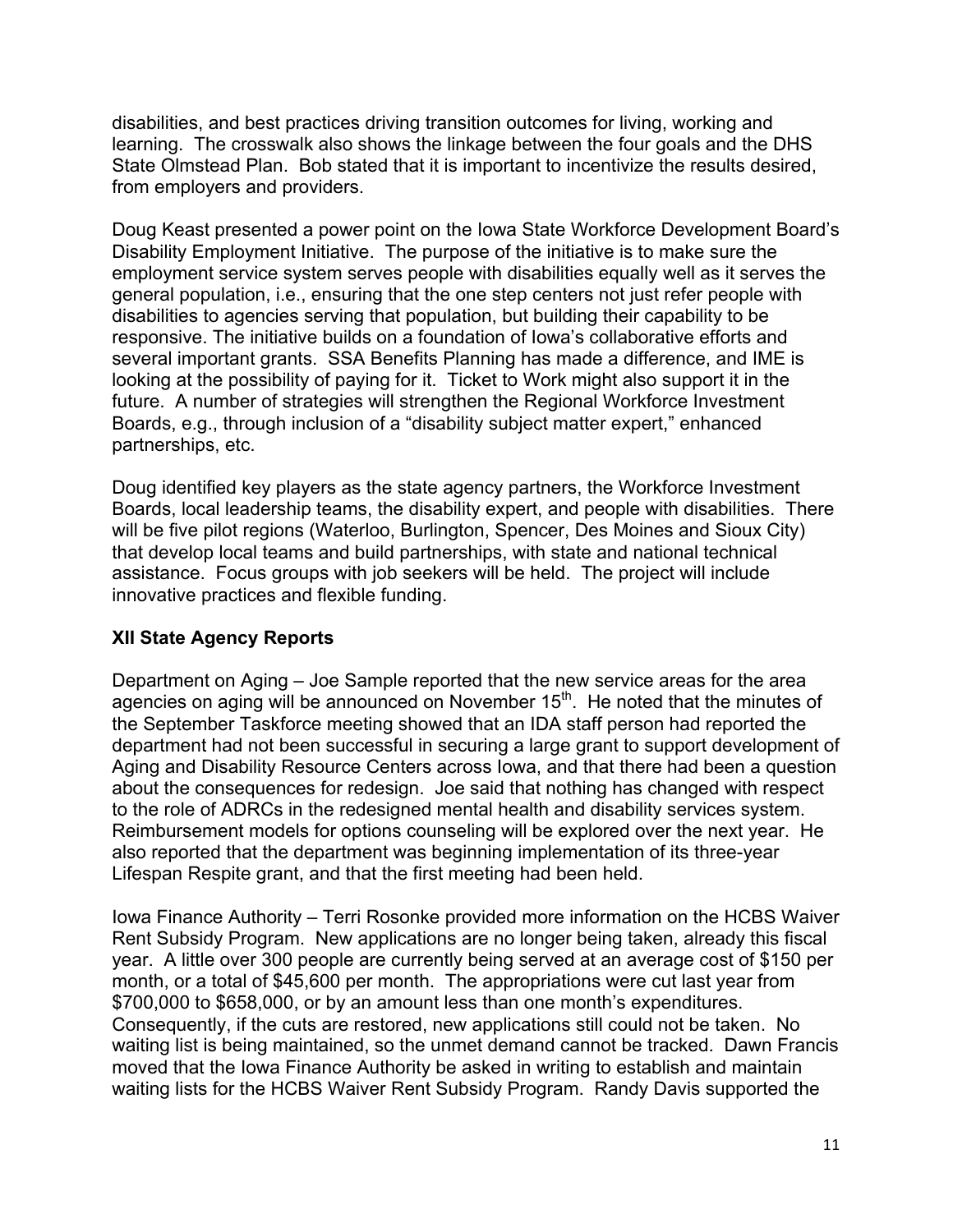motion. However, in the absence of a quorum, the Executive Committee be authorized to take action and request endorsement in January. Terri said that she would check with IFA staff to see if they were willing to start a list voluntarily.

Terri also reported that IFA has received 35 requests for approval of a proposed lead service provider by applicant developers under the Low Income Housing Tax Credit Program, and that she expected most of the proposals would be for housing projects to serve the Frail Elderly and people with disabilities. Final applications are due 12/15.

The IFA Revolving Loan Fund is in operation. There is a two step process to apply first, a request to approve the service plan, and then the loan application itself. There have been expressions of interest by developers but no service plan submissions yet. Funds can be carried over from one fiscal year to the next.

Department of Education – Molly Hammer reported that redesign of the Department is complete, and there are four bureaus: Educational Quality, Learner Strategies and Support, Standards and Curriculum, and Data and Fiscal Management. Molly stated that there is no single office responsible for students with disabilities—responsibilities are diffused throughout the four bureaus. At the community level, the area education agencies provide supports. The department is focusing on student outcomes, beginning in the third grade. One fourth of all fourth graders in Iowa are not proficient in reading. Because Iowa did not succeed in securing legislative reforms, it was not able to apply for funding under No Child Left Behind. Geoff asked where the Taskforce should go for information on education and disability issues. Molly stated that inter-bureau workgroups, such as one on children with special needs, have been in operation for a couple of months.

Geoff said the Taskforce should send a letter to the department to ask what goals, objectives and outcomes it is setting for children with disabilities. Molly stated that this is a priority for the department, which is also focusing on achievement gaps, and ensuring that all students are college-ready at graduation. Students with disabilities have a larger achievement gap than any other population. Data should be available to track outcomes. Becky Flores commented that the Parent Educator Connection (PEC) could be helpful as an information source. Every area education agency has a PEC, which brings parents and teachers together to work on mutual interests related to children with disabilities. Teresa Bomhoff asked how the department would respond to a training proposal by NAMI, which is frequently contacted to provide training to various entities. Molly stated that the department has a mental health specialist on staff. She expressed doubt that the department had the capacity to arrange mental health training for all teachers in the state. Teresa said that she nevertheless has heard many teachers express the need for more information on how to deal with mental issues, which suggest that this training might help address the achievement gap. Geoff said he would welcome the Director to a Taskforce meeting to discuss disability issues.

Department of Transportation – Ann Turcotte reported that IDOT has until recently subsidized transportation to health appointments for IowaCare participants down to the